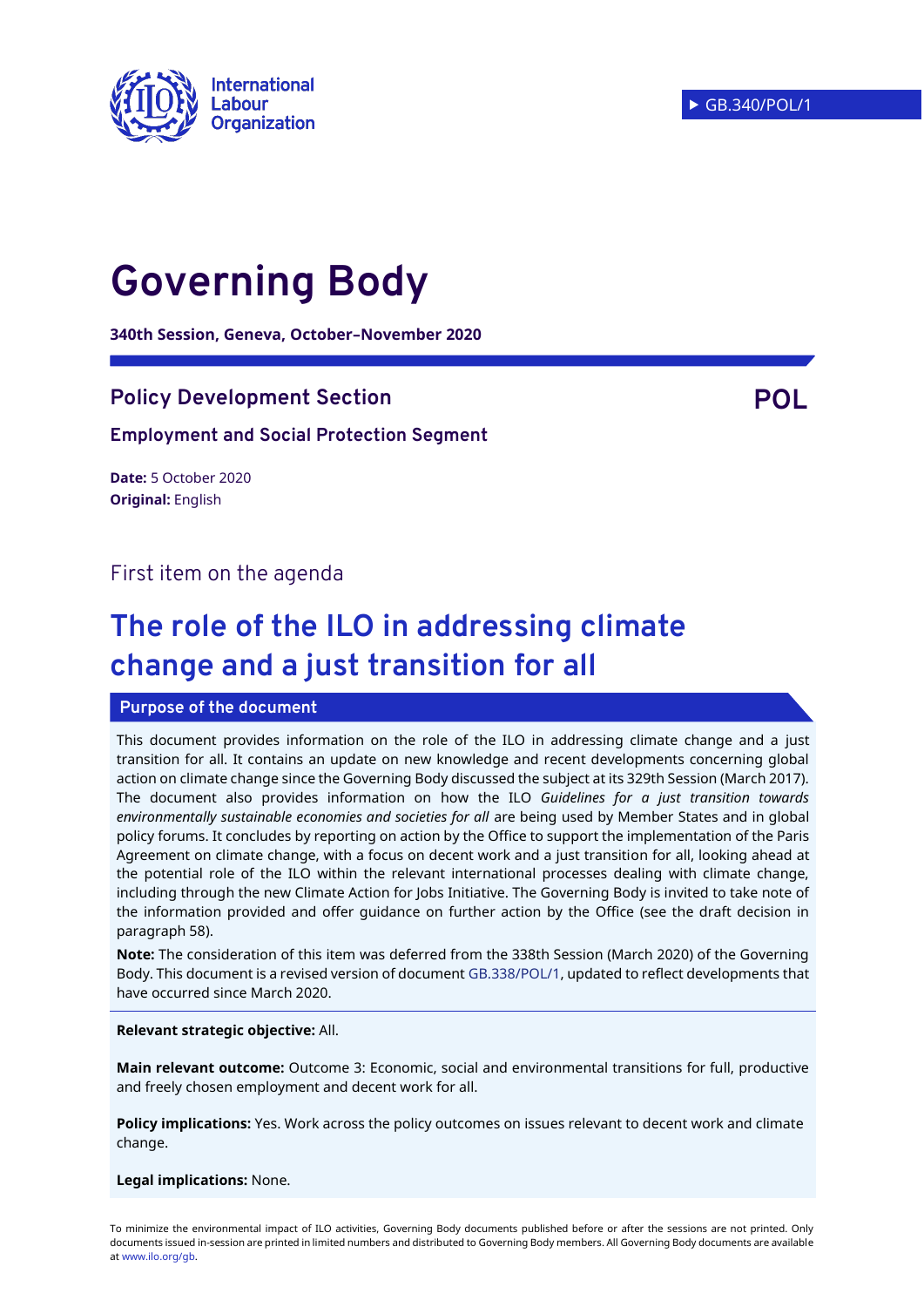**Financial implications:** Yes.

**Follow-up action required:** Yes**.**

**Author unit:** Enterprises Department (ENTERPRISES).

**Related documents:** None.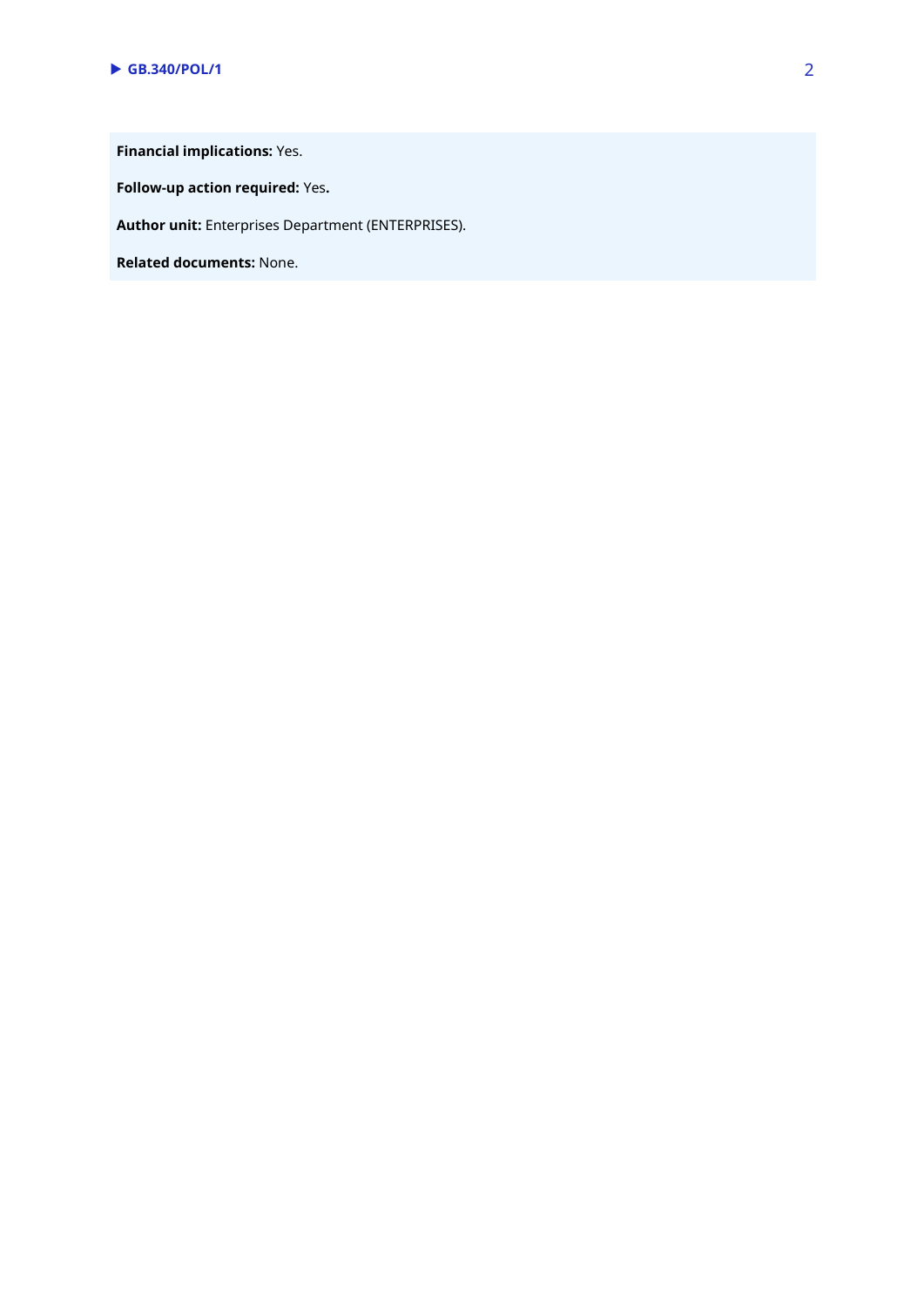# **I. Climate change and decent work**

- $1<sub>1</sub>$ Climate change presents significant challenges for sustainable development and has major implications for economic growth, employment, health and livelihoods. Uncontrolled climate impacts will cause damage to infrastructure, disrupt business activity, and destroy jobs and livelihoods on an unprecedented scale. On the other hand, the transition to low-carbon, environmentally sustainable economies and societies could become a strong driver of employment creation, skills upgrading, social justice and poverty eradication, allowing climate-resilient economic growth and sustainable development. There is growing evidence that such employment creation potential will offset the risks of job losses. However, positive labour market outcomes that enable decent work and a just transition for all, leaving no one behind, will require the ongoing engagement of all the actors in the world of work and the development and implementation of specific policies on employment creation; skills development and upgrading; sustainable enterprise development; social protection; rights at work; and social dialogue.
- $2.$ The Green Initiative of the Director-General has provided a strategy to step up the engagement of the ILO in the responses to climate change from a decent work and just transition perspective, through new research, enhanced policy advice, capacity-building of ILO constituents and strategic partnerships. Action to combat climate change is central to the 2030 Agenda for Sustainable Development under Goal 13 of the Sustainable Development Goals (SDGs) and is relevant to most other SDGs, including Goal 8 on decent work and economic growth. The ILO Centenary Declaration for the Future of Work recognizes climate and environmental change among the drivers of transformative change in the world of work. It highlights a just transition towards a future of work that contributes to sustainable development in its economic, social and environmental dimensions as a core focus of the ILO's work.
- $3<sub>1</sub>$ The COVID-19 pandemic has exposed the multiple links between public health and the environment and has reminded us that healthy societies and productive economies depend on a healthy environment. The measures implemented to combat the pandemic led to a dramatic, but temporary, reduction in air pollution and greenhouse gas emissions across the world. As economies restart, there is an opportunity to build back greener by developing public and private policies to address the current climate change crisis gradually and foster the transition to a green economy. The reconstruction of the economic fabric should lay the foundations for environmentally sustainable and socially inclusive production and consumption.
- $\overline{4}$ . Economic policies and incentives to support business continuity and to encourage the use by enterprises of renewable energies and their adoption of low-carbon production processes and clean technologies are required. In particular, micro, small and mediumsized enterprises, which create the bulk of employment, require support to foster an environmentally-friendly productivity recovery and business resilience and to improve management practices, including the efficient use of resources, as COVID-19-related restrictions are lifted and economies recover. Restoring a conducive business environment and reinvigorating productivity growth in the recovery phase will be essential in order to enable enterprises to build financial buffers to embark on the energy transition, accelerate the transition towards the green production of goods and services and reskill or upskill employees as required. In addition, policies and investment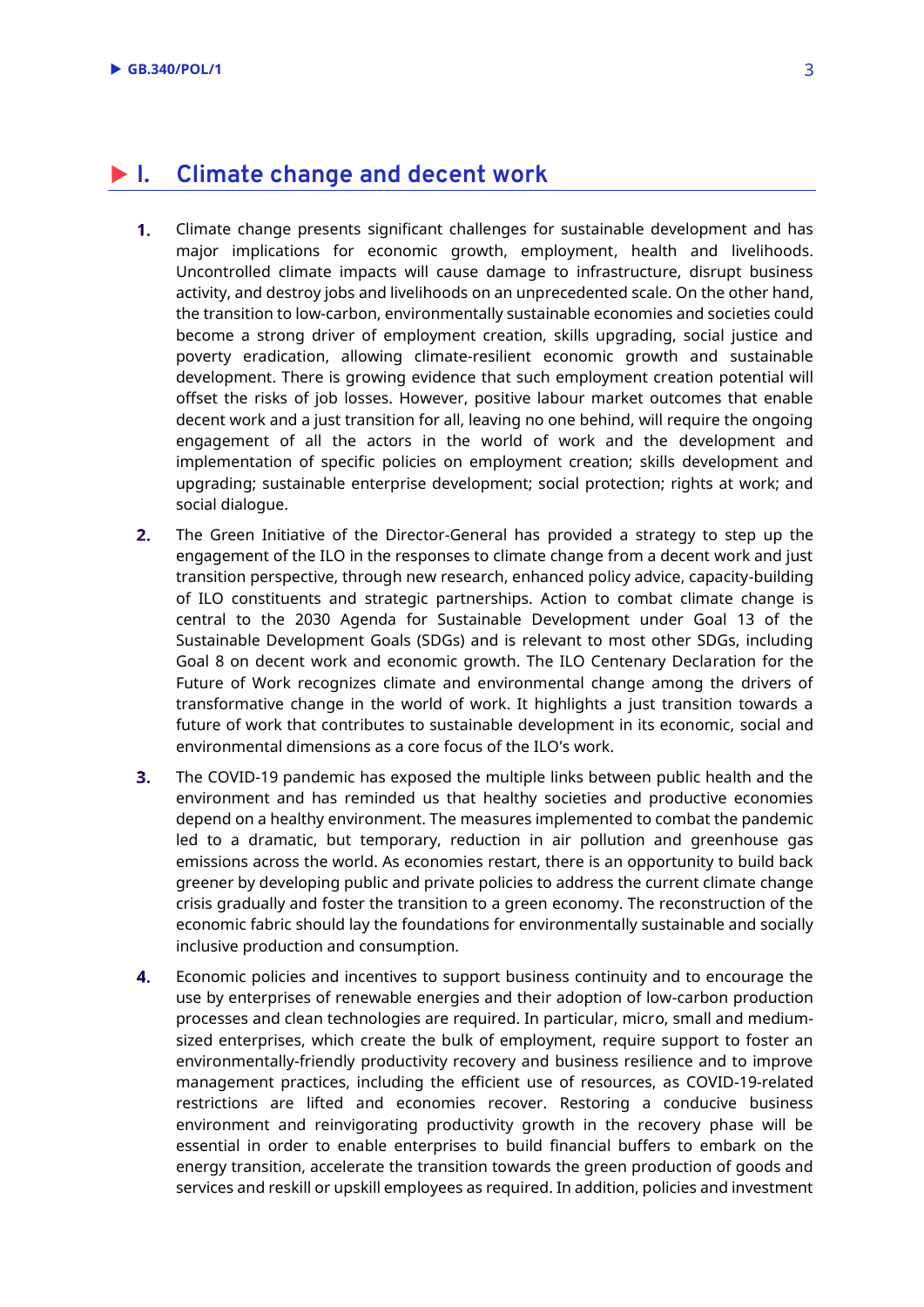towards a greener and circular economy are required, which could include fast-tracking low-carbon mobility and removing distortions such as fossil fuel subsidies while providing incentives to use renewable energies.

- $5<sub>1</sub>$ Enterprises, supported by employers' organizations, can build on innovative business continuity measures to scale up green innovation and entrepreneurship, enhance resilience against future shocks by integrating environmental risks and technology into enterprise risk management practices and into climate-related financial disclosure, and invest in sustainable supply chains. In the specific context of developing countries, low levels of productivity, the limited availability of information and communication technologies, credit rationing to micro, small and medium-sized enterprises, and the still prevailing digital divide have proven to be barriers to the implementation of certain lowcarbon solutions. An integral approach combining productivity enhancement, accessible technologies (such as the mobile phone, television and radio) and human-centred solutions should be encouraged. Employers' organizations have a key role to play in this regard.
- 6. Through social dialogue, governments and workers' and employers' organizations have a key opportunity to forge a strong consensus and broad-based support for a sustainable recovery that promotes decent work, resilient and sustainable enterprises and workplaces, and environmental sustainability.
- $7.$ Workers' and employers' organizations can establish environmental committees at the enterprise or sectoral levels, and engage in a dialogue on the environmental dimensions of the recovery, but also on economic and social aspects linked to the environmental dimensions, such as occupational safety and health, wages, working time, productivity, business resilience and skills. In addition, they can advise on a sustainable mobility strategy for the workplace and promote cycling and walking measures, and develop training activities on energy efficiency, better water management, recycling and material reduction actions that could be applied in the workplace to reduce the environmental impact, improve productivity, and reduce health risks for workers.
- 8. There is a growing convergence of views among governments and employers' and workers' organizations that a sustainable approach is needed to rebuild economies and societies to become more resilient to future shocks and more environmentally friendly. The recovery from the COVID-19 crisis must be a recovery based on a just transition towards environmentally sustainable economies and societies for all.
- $9.$ The United Nations (UN) Secretary-General has put forward six areas of action for a climate-positive recovery: (i) delivering new jobs and businesses through a green and just transition while accelerating the decarbonization of all aspects of the economy; (ii) using taxpayers' money to create green jobs and inclusive growth when rescuing businesses; (iii) shifting economies from grey to green, while using public financing that makes societies more resilient; (iv) investing public funds in the future, to projects that help the environment and climate; (v) considering risks and opportunities for national economies, as the global financial system works to shape policy and infrastructure; and (vi) working together as an international community to combat COVID-19 and climate change.
- 10. As the only tripartite organization within the UN system, the ILO can play a crucial role in fostering social dialogue around a new narrative addressing economic resilience, human health and environmental sustainability. The engagement of governments and of employers' and workers' organizations will be indispensable in order to collectively shape a sustainable future of work post-COVID-19.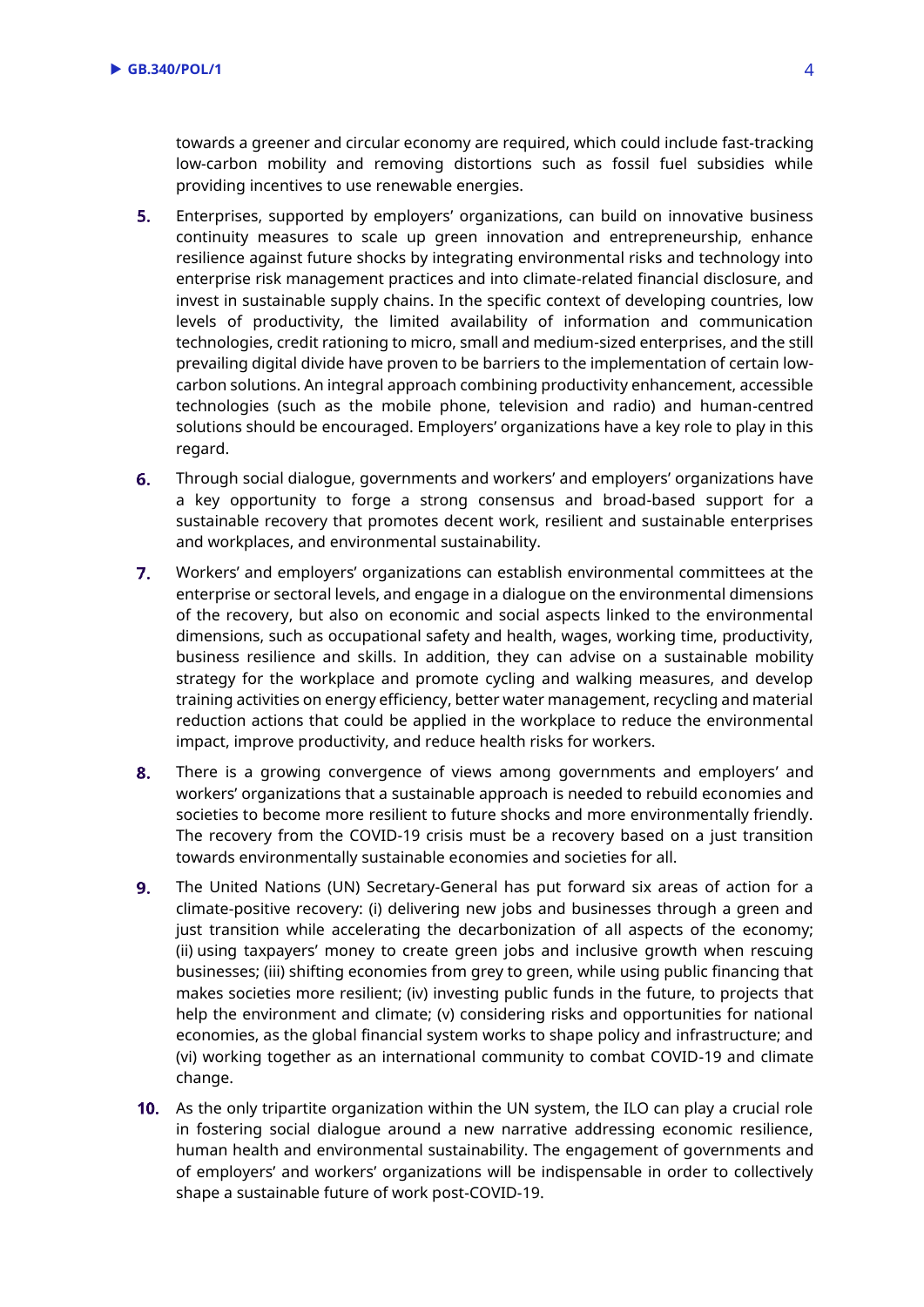11. At an operational level, the ILO offers a range of programmes, initiatives and tools to advance decent work, social justice and environmental sustainability simultaneously and contribute to building back better. In particular, the ILO-led Climate Action for Jobs Initiative provides a framework for the ILO's accelerated efforts going forward. <sup>1</sup>

#### **Climate impacts: Risks for decent work**

- **12.** The main risks arising from climate change range from economic and employment losses to negative impacts on human health and well-being, reduced labour productivity and forced labour migration. The interrelation of these and other risks translates into significant challenges for decent work and social justice. In many instances, jobs in sectors characterized by informality and decent work deficits may be further undermined by climate impacts.
- **13.** Over the last two years, the Office has studied the risks that climate and environmental change pose for the world of work. The *Global Risks Report 2020 <sup>2</sup>* finds that the top five risks in terms of likelihood of occurrence in the next ten years are climate change and related environment issues. The research and analysis produced by the Office in 2018 and 2019  $3$  have made the ILO a globally recognized centre of knowledge in understanding the link between labour market risks and the environment.
- Today, 1.2 billion jobs or 40 per cent of the global labour force are at risk because of environmental degradation. <sup>4</sup> The effects are particularly acute for the most vulnerable workers. Workers from lower-income countries and small-island developing States, rural workers, people living in poverty, indigenous and tribal peoples and other disadvantaged groups are the most affected by the impact of climate change, biodiversity loss and environmental degradation.
- **15.** Humanity's dependence on nature is most evident in the physical impact of climate change and environment-related disasters. Recent ILO research shows that between 2000 and 2015, an estimated 23 million working-life years were lost annually as a result of different environment-related disasters caused or exacerbated by human activity.<sup>5</sup>
- The rise in global temperatures caused by climate change will also make heat stress heat experienced in excess of that which the body can tolerate without suffering physiological impairment – more common. Such excess heat increases workers' occupational risks and vulnerability and can lead to heatstroke and, ultimately, even to death.
- **17.** Conservative estimates based on projections of a 1.5 $^{\circ}$ C global temperature rise, combined with current labour force trends, suggest that if current patterns of warming persist, 2.2 per cent of total working hours worldwide will be lost in 2030 to heat stress – a productivity loss equivalent to 80 million full-time jobs. The economic losses due to heat stress at work were estimated at US\$280 billion in 1995 and are projected to

<sup>1</sup> More information is available on the Climate Action for Jobs Initiative website: [https://www.climateaction4jobs.org.](https://www.climateaction4jobs.org/) <sup>2</sup> World Economic Forum, *[The Global Risks Report 2020](http://www3.weforum.org/docs/WEF_Global_Risk_Report_2020.pdf)*, 2019.

<sup>3</sup> ILO, *[World Employment and Social Outlook 2018: Greening with Jobs](https://www.ilo.org/wcmsp5/groups/public/---dgreports/---dcomm/---publ/documents/publication/wcms_628654.pdf)*, 2018; ILO, *[Working on a Warmer Planet: The Impact](https://www.ilo.org/wcmsp5/groups/public/---dgreports/---dcomm/---publ/documents/publication/wcms_711919.pdf)  [of Heat Stress on Labour Productivity and Decent Work](https://www.ilo.org/wcmsp5/groups/public/---dgreports/---dcomm/---publ/documents/publication/wcms_711919.pdf)*, 2019; ILO, *[Skills for a Greener Future: A Global View Based on](https://www.ilo.org/wcmsp5/groups/public/---ed_emp/documents/publication/wcms_732214.pdf)  32 [Country Studies](https://www.ilo.org/wcmsp5/groups/public/---ed_emp/documents/publication/wcms_732214.pdf)*, 2019.

<sup>4</sup> ILO, *World Employment and Social Outlook 2018*.

<sup>5</sup> ILO, *World Employment and Social Outlook 2018*, 23–24.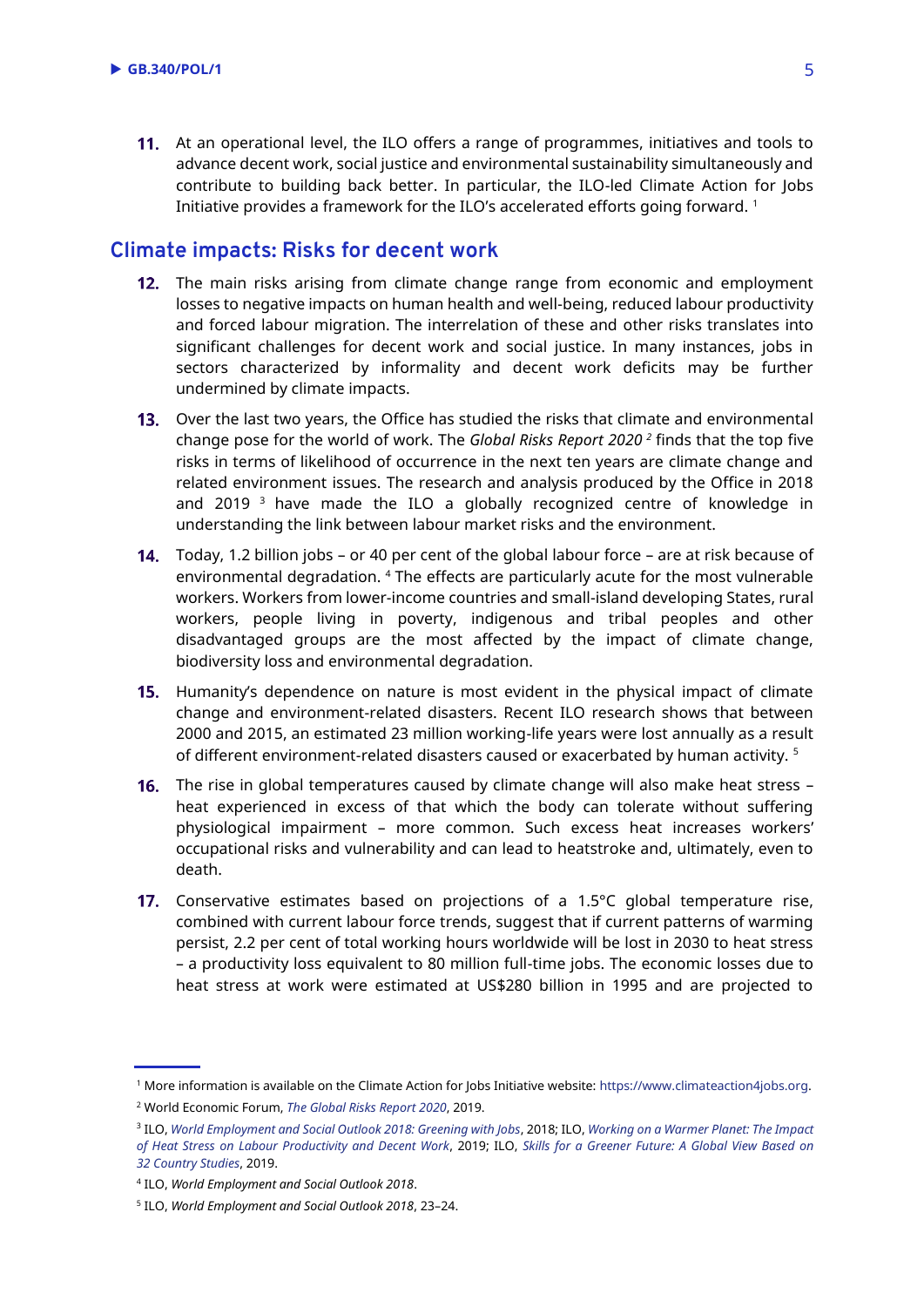increase to US\$2,400 billion in 2030, with the most pronounced increases in lowermiddle-income and low-income countries. <sup>6</sup>

- 18. Southern Asia and western Africa are expected to be the worst affected from rising temperatures, with projected losses in 2030 of 5.3 per cent and 4.8 per cent of working hours, corresponding to about 43 million and 9 million full-time jobs, respectively. The European subregions are expected to experience a smaller impact, with projected losses of less than 0.1 per cent. However, in Europe and North America, the health, social and economic losses could be substantial during unusually intense heatwaves.<sup>7</sup>
- **19.** In addition to heat stress, exposure to air pollution, notably to fine particulate matter such as that caused by the burning of fossil fuels, is projected to increase premature deaths five times, representing as much as one third of all global deaths by 2060, while a further 6 million workers per day are projected to miss work as a result of illness by 2060. <sup>8</sup> The Working Environment (Air Pollution, Noise and Vibration) Recommendation, 1977 (No. 156), recognizes the risks and makes an explicit link between the working environment and the natural environment. Other environmental hazards that impact workers' safety and health and present risks for enterprises and business assets include rising sea levels; desertification and loss of productive land; polar ice melt; wildfires; ultraviolet radiation; extreme weather events; vector-borne/zoonotic diseases (which may result in epidemics or a global pandemic); and chronic diseases and health conditions.
- 20. Natural hazards remain a major cause of the forced displacement of people, the majority of whom are located in the global South. Over the coming decades, climate change is expected to increase the incidence of acute disasters, loss of livelihoods and social disorders, thereby increasing rates of displacement and migration. <sup>9</sup> Migration has become an important means of adaptation for communities coping with extreme weather events. While migration, in particular labour migration, can help communities adapt to and mitigate the effects of climate change events, unregulated mobility exposes migrant workers to costly recruitment fees, forced labour and other forms of exploitation, potentially displacing native workers and exerting excess pressure on labour markets. 10

# **Changes in labour markets arising from climate action: Opportunities and challenges for decent work**

21. Previous research and analysis conducted by the Office suggest that a global transition towards a low-carbon and sustainable economy implies four main types of changes: (a) new jobs will be created; (b) some jobs will be replaced by others; (c) some jobs will be eliminated; and (d) many jobs will be transformed. However, the specific nature and scale of changes likely to occur in labour markets have not been fully measured in quantitative terms, showing the regional distribution of likely impacts.

<sup>6</sup> ILO, *Working on a Warmer Planet*.

<sup>7</sup> ILO, *Working on a Warmer Planet*.

<sup>8</sup> Organisation for Economic Co-operation and Development, *[The Economic Consequences of Outdoor Air Pollution](http://www.oecd.org/environment/the-economic-consequences-of-outdoor-air-pollution-9789264257474-en.htm)*, 2016. <sup>9</sup> UN Office for Disaster Risk Reduction, *[Global Assessment Report on Disaster Risk Reduction,](https://gar.undrr.org/sites/default/files/reports/2019-05/full_gar_report.pdf)* 2019.

<sup>10</sup> ILO, *[Green Initiative Policy Brief: The Role of Fair and Effective Labour Migration Governance in Regional Climate](https://www.ilo.org/wcmsp5/groups/public/---ed_emp/---gjp/documents/publication/wcms_614303.pdf)* 

*[Adaptation](https://www.ilo.org/wcmsp5/groups/public/---ed_emp/---gjp/documents/publication/wcms_614303.pdf)*, 2017.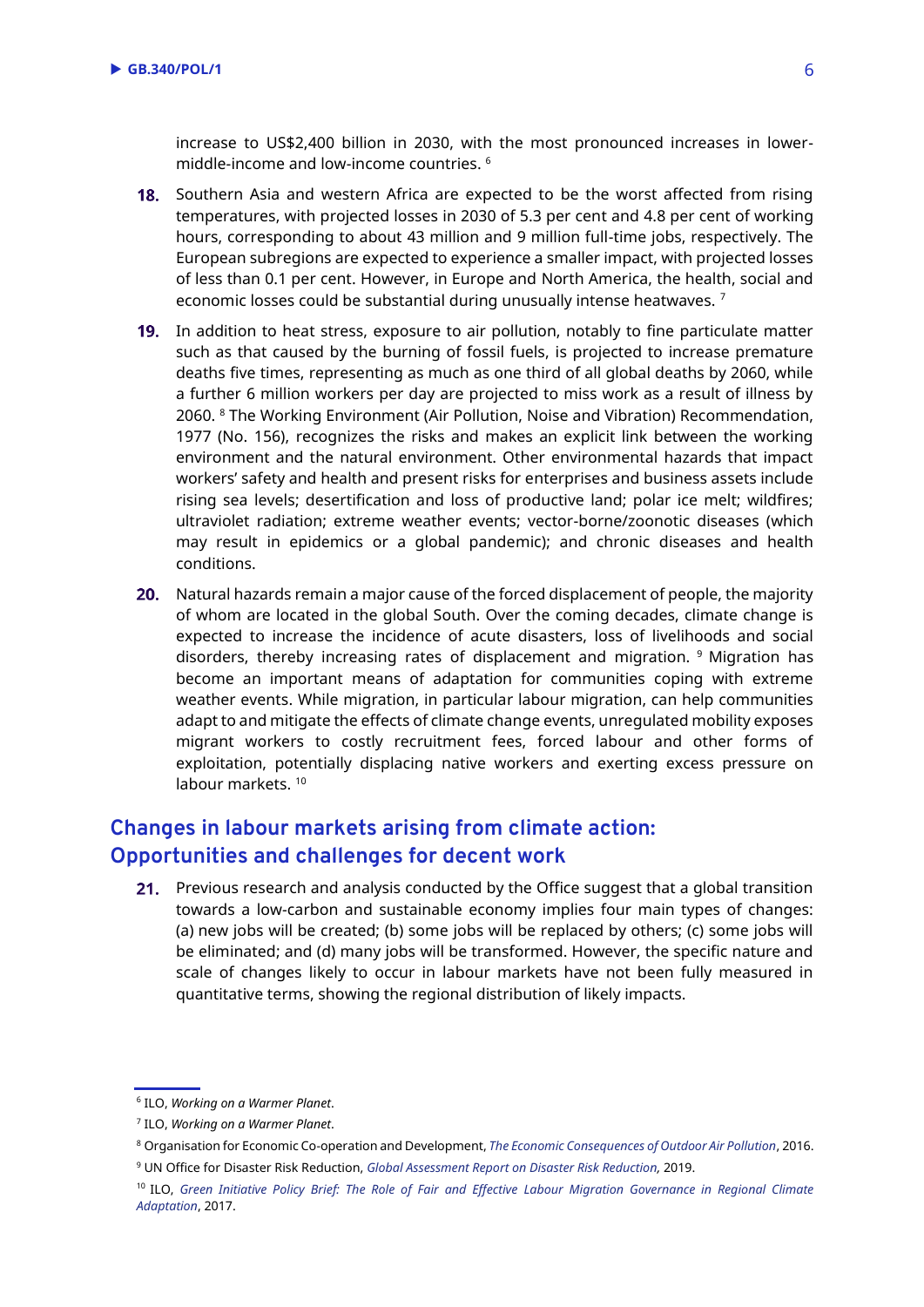- This has led the Office to devote the ILO *World Employment and Social Outlook 2018* to the theme "Greening with jobs", building on the goal of the 2015 Paris Agreement on climate change to keep the increase in global average temperature to less than 2°C above preindustrial levels. The report shows that, on the one hand, about 6 million jobs may be lost in coal mining, resource extraction and resource-intensive industries as those industries are scaled down. On the other hand, such job losses should be more than offset by the creation of new jobs. The development of sustainable transportation, renewable energy systems and energy-efficient buildings, as well as efficiencyenhancement measures across industries, are estimated to lead to the creation of 24 million new jobs. The net combined effect of employment creation and employment loss is estimated at about 18 million new jobs worldwide.
- 23. A global review conducted by the Office indicates that skills gaps across countries are hindering the transition to a low-carbon economy.<sup>11</sup> There is a critical need to reskill or upskill the workforce within existing occupations, and to build new skills to capture emerging employment opportunities and ensure a smooth transition in labour markets. Skills and environmental policies should be better coordinated so that jobs that might otherwise be lost can be transitioned to emerging industries and the transition to environmental sustainability can be accelerated.
- 24. The "circular economy" model based on the sustainable "reuse, recycling, remanufacture and repair of goods" paradigm rather than the traditional "extract, make, use and dispose of goods" paradigm – is receiving increased attention and could result in significant transformations of production systems and related employment. The 2018 report *Greening with Jobs* has estimated that a net total of 7 to 8 million new jobs could be created by 2030 in a circular economy.
- 25. Policies to address climate change or the pursuit of a circular economy would generate job creation and reallocation that is concentrated among mid-skill occupations. Estimates suggest that the growth in mid-skill jobs as part of the green transition may partly offset the global trend that has seen skill-biased technological change replacing mid-skill occupations. Male workers in mid-skill occupations will have the greatest need of reskilling and upskilling to enable them to tap into new job opportunities. There is an essential gender dimension in the anticipated changes in labour markets, with critical policy implications. It appears that even in the green economy, current occupational gender stereotypes are likely to persist: women will get only a fraction of the jobs created unless specific gender-sensitive measures are introduced to enhance female participation in emerging green occupations. <sup>12</sup>
- 26. Further research <sup>13</sup> has identified key characteristics specific to indigenous peoples, who are among the poorest of the poor and the most vulnerable to climate change. High levels of exposure and vulnerability to climate change force indigenous peoples towards internal displacements and migration. Gender inequality, a key factor in the deprivation suffered by indigenous women, is magnified by climate change. Lastly, many indigenous communities continue to face exclusion from decision-making processes, often lacking recognition and institutional support. Such exclusion limits their access to remedies, increases their vulnerability to climate change, undermines their ability to mitigate and

<sup>11</sup> ILO, *Skills for a Greener Future*.

<sup>12</sup> ILO, *Skills for a Greener Future*.

<sup>13</sup> ILO, *[Implementing the ILO Indigenous and Tribal Peoples Convention No. 169: Towards an Inclusive, Sustainable and Just](https://www.ilo.org/wcmsp5/groups/public/---dgreports/---dcomm/---publ/documents/publication/wcms_735607.pdf)  [Future](https://www.ilo.org/wcmsp5/groups/public/---dgreports/---dcomm/---publ/documents/publication/wcms_735607.pdf)*, 2020.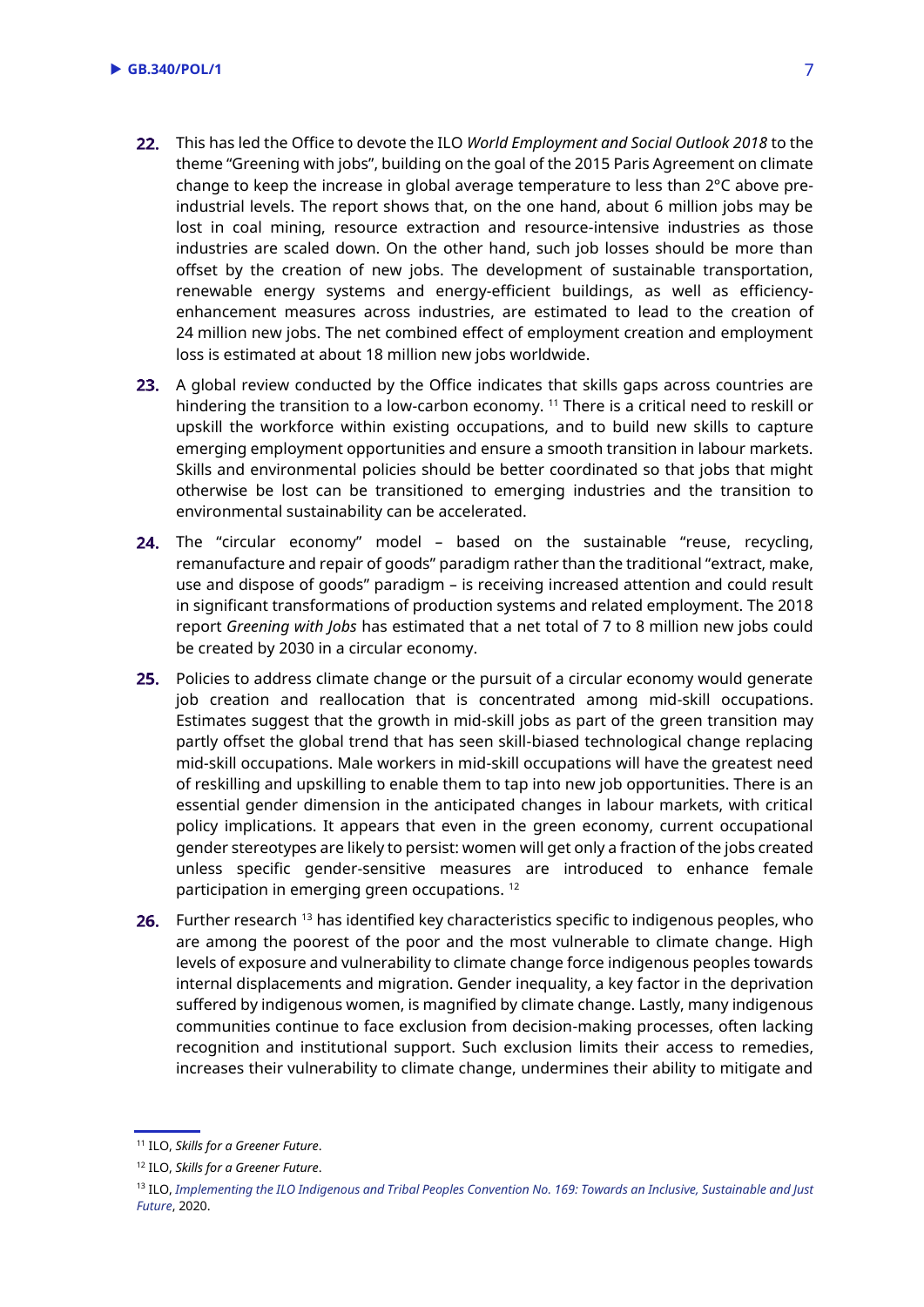adapt to climate change, and consequently poses a threat to the advances made in securing their rights.

#### **The need for a just transition framework**

- 27. Policy responses to climate change are framed under the nationally determined contributions that most parties to the UN Framework Convention on Climate Change (UNFCCC) have put forward. Under the Paris Agreement, <sup>14</sup> nationally determined contributions are submitted every five years to the UN climate change secretariat and the next round of (new or updated) contributions are due for submission by 2020.
- 28. The Paris Agreement notes "the imperatives of a just transition of the workforce and the creation of decent work and quality jobs in accordance with nationally defined development priorities." <sup>15</sup> Policy responses to climate change should therefore maximize opportunities for decent work, quality employment creation and ensure social protection for all. Climate change negotiators are considering this challenge as part of a discussion known as the "improved forum on response measures", which examines the effects that climate change policies could have on issues like employment.
- In the ILO context, the *Guidelines for a just transition towards environmentally sustainable economies and societies for all* represent the framework for action. The Guidelines offer a comprehensive set of policies that countries can draw on to implement their climate change commitments, while putting in place macroeconomic and growth policies, labour market policies, industrial and sectoral policies, enterprise policies and policies on skills development, rights, social protection and occupational health and safety. The Guidelines underline the importance of policy coherence and effective social dialogue and tripartism.

# **II. Action by the Office**

30. Action by the Office is guided by, and meant to give effect to, the ILO Guidelines for a just transition at both the global and the national levels. In line with the Green Initiative of the Director-General, the work of the Office focuses on four areas of critical importance: (i) advancing research and understanding of the challenges and opportunities for the world of work arising from a green transition; (ii) forging policy responses from the world of work in all sectors to ensure decent work and social justice for all; (iii) engaging in relevant global processes and building strategic partnerships; and (iv) supporting capacity development of ILO constituents and staff.

# **Advancing knowledge and understanding of the impacts of climate change on employment**

31. The ILO has released several research reports that shed light on new and emerging issues related to the impact of climate change on employment globally, the skills needed for a greener future, and the implications of heat stress for the workplace. <sup>16</sup> The main findings of such research and analysis and the implications for the action needed by the

<sup>14</sup> UN, *[Paris Agreement](https://unfccc.int/files/essential_background/convention/application/pdf/english_paris_agreement.pdf)*, 2015.

<sup>15</sup> UN, *Paris Agreement*, preambular para. 10.

<sup>16</sup> ILO, *World Employment and Social Outlook 2018*; *Skills for a Greener Future*; and *Working on a Warmer Planet*, 2019.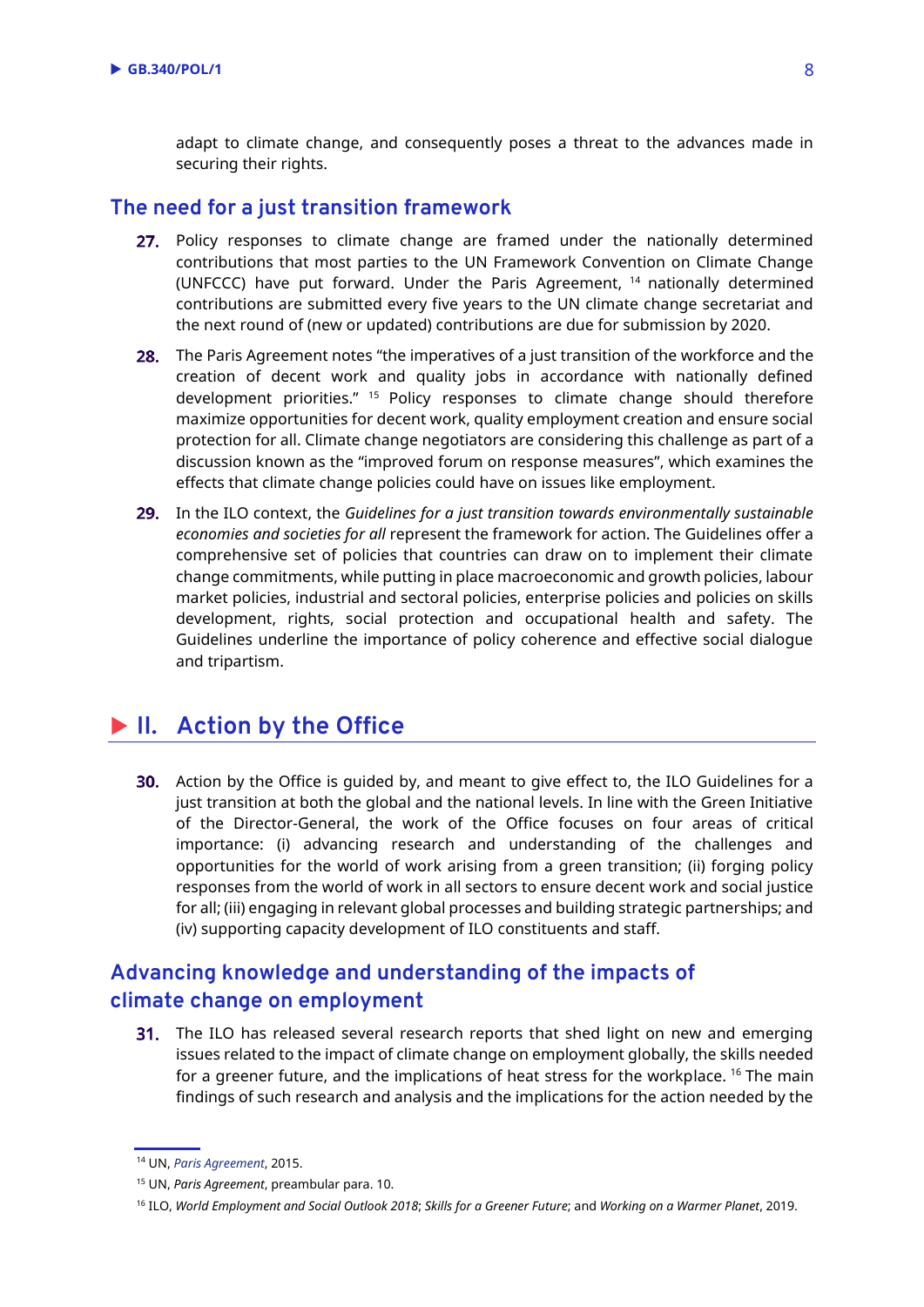ILO in addressing climate change and a just transition have been presented in the first part of this report. In addition, a pioneering report shows how, in implementing a just transition, disability inclusion may be ensured through the appropriate legal standards, social protection mechanisms, skills development initiatives and attitudinal changes at the societal level.<sup>17</sup>

- Under the Argentine G20 Presidency in 2018, the ILO prepared a special report on *[The](https://www.ilo.org/wcmsp5/groups/public/---ed_emp/documents/publication/wcms_645572.pdf)  [employment impact of climate change adaptation: Input document for the G20 Climate](https://www.ilo.org/wcmsp5/groups/public/---ed_emp/documents/publication/wcms_645572.pdf)  Sustainability [Working Group](https://www.ilo.org/wcmsp5/groups/public/---ed_emp/documents/publication/wcms_645572.pdf)*. In particular, the report considers measures for climate change adaptation that can create employment through green works, and protect workers and income. In addition, it suggests accompanying and enabling policies, including enterprise-related measures, to maximize the positive employment effect of the transition to a climate-resilient economy.
- 33. Transitions in the energy sector have been the focus of most research and analysis on a just transition. However, it is also important to better understand transformations in other sectors, such as in agriculture and food systems, biodiversity, tourism and transport sectors. Further research and analysis by the Office would be required to understand fully the nature and scale of transformations in specific economic sectors, in order to better guide action by the ILO.

# **Implementation of the ILO Guidelines for a just transition towards environmentally sustainable economies and societies for all**

- 34. Policy advice to support national implementation of the above-mentioned ILO Guidelines is continuing, with the Office working with all Member States, despite a focus on the countries that are most vulnerable to environmental change and that face decent work deficits. For example, in Ghana, the ILO is working with the National Climate Change Working Group (a multistakeholder group including social partners) to integrate labour policies in the upgrading of the Nationally Determined Contribution on climate change.  $18$  In addition, the ILO, in cooperation with the Ministry of Employment and Labour Relations and social partners, is supporting the formulation of a green jobs strategy in line with Ghana National Employment Policy.
- **35.** In Zimbabwe, the [Green enterPRIZE programme,](https://www.greenenterprize.org/) started in 2018, promotes a culture of sustainable enterprise development through a three-pronged approach:
	- (a) the development of new markets for green products and services by expanding access to skills for green jobs;
	- (b) the development of green and growth-oriented small and medium-sized enterprises owned by young women and men by creating an annual business innovation challenge and enterprise development programme; and
	- (c) the enhancement of productivity and competitiveness by greening enterprises and enhancing cooperation in the workplace.
- Each year, through a Green enterPRIZE Innovation Challenge, the programme identifies 75 growth-oriented small and medium-sized enterprises that receive financial and green business development support.

<sup>17</sup> ILO, *[Persons with Disabilities in a Just Transition to a Low-Carbon Economy](https://www.ilo.org/wcmsp5/groups/public/---ed_emp/---ifp_skills/documents/publication/wcms_727084.pdf)*, Policy brief, 2019.

<sup>18</sup> "[ILO and EPA Empower Ghanaian Modelling Experts](https://www.newsghana.com.gh/ilo-and-epa-empower-ghanaian-modelling-experts/)", *Ghana News Agency*, 15 March 2019.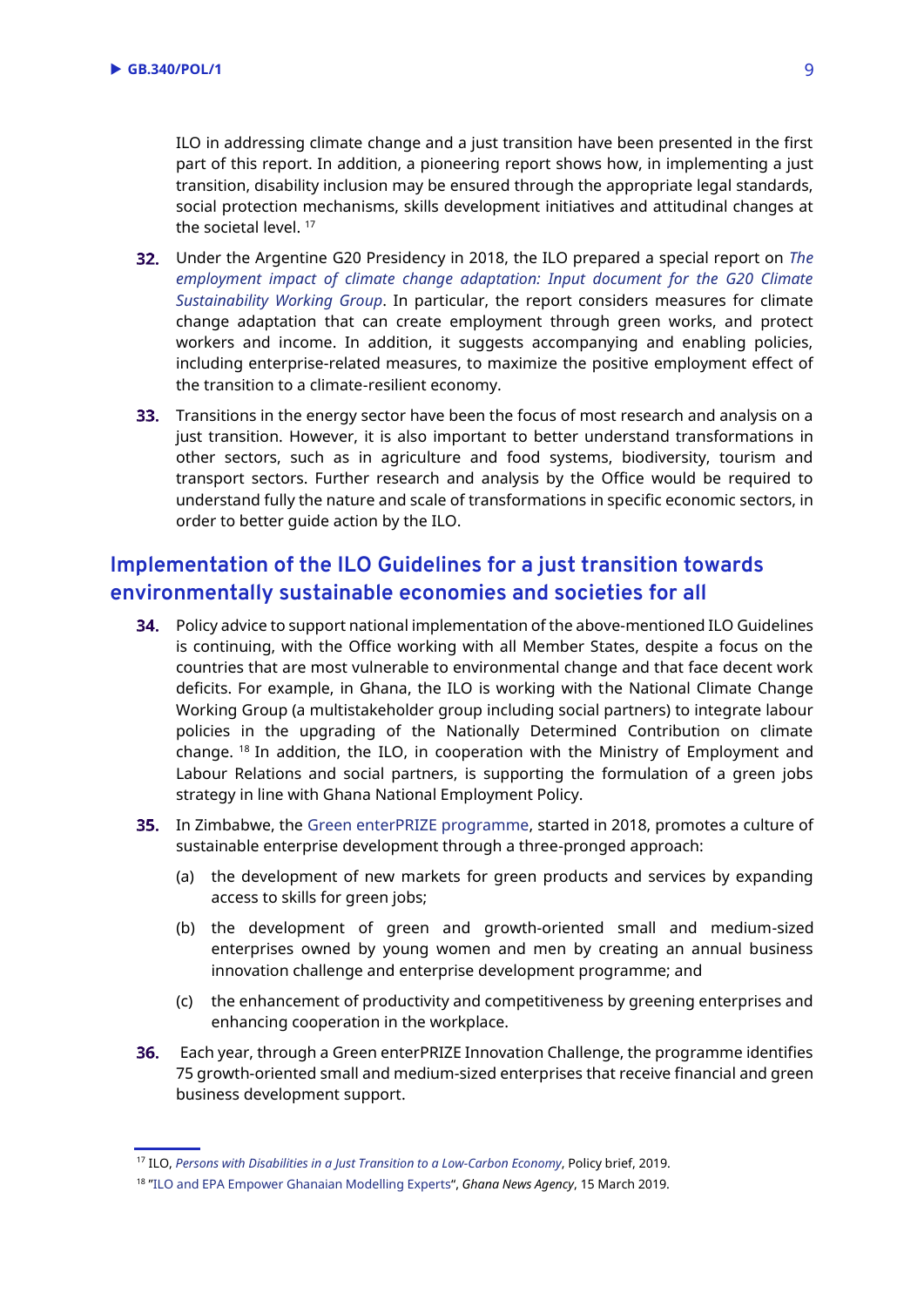- 37. In the Pacific Islands, through the Bureau for Employers' Activities and the Bureau for Workers' Activities, the Office is providing support to ILO constituents for an effective engagement in the area of climate change and just transition, as part of the ILO project on increased capacities of employers' and workers' organizations to participate effectively in the development of social and labour policy.<sup>19</sup>
- **38.** In July 2018, the Government of Spain and the ILO adopted a strategic agreement to give effect to the ILO Guidelines for a just transition through Spain's Strategic Energy and Climate Framework. Since, the ILO has been collaborating closely with Spain to advance the country's just transition strategy, and derive learning and lessons that could be beneficial to other countries.
- **39.** The Office was highly involved in the Climate Action Summit convened by the UN Secretary-General in September 2019. Working with Spain and Peru as co-leading countries for Social and Political Drivers, the ILO played a central role in shaping the Summit's outcomes on a just transition. As a result, 46 countries made commitments to formulate national plans on just transition in line with the ILO Guidelines for a just transition. To turn this human-centred agenda into concrete action, the UN Secretary-General, the Director-General of the ILO, ministers, the General Secretary of the International Trade Union Confederation (ITUC) and the Secretary-General of the International Organisation of Employers (IOE) launched the Climate Action for Jobs Initiative at the UN climate change conference (COP25) in Madrid in December 2019. <sup>20</sup> The Initiative that the ILO has been requested to spearhead will scale up action and support by the Office towards Member States, while ensuring that decent work and just transition are central elements in the ecological transition.
- **40.** The Climate Action for Jobs Initiative aims to: (i) enable ambitious climate action that delivers decent jobs and advances social justice; (ii) support countries on bold solutions for a transition towards a sustainable future that is just and enjoys broad-based support; and (iii) facilitate an inclusive and sustainable recovery from the COVID-19 crisis. Furthermore, as a large multistakeholder partnership rallying governments, employers' and workers' organizations, business networks and civil society organizations, the Initiative will contribute to the decade of action to deliver the SDGs that has been called for by the UN Secretary-General, during which climate action will be accelerated by promoting a just transition for all. The International Advisory Board for the Initiative held its first meeting on 4 September 2020. <sup>21</sup>
- 41. The Climate Action for Jobs Initiative complements existing ILO partnerships and joint programmes in the areas of green jobs, green economy, and circular economy, in particular the Partnership for Action on Green Economy (PAGE). PAGE brings together five UN agencies – the ILO, the UN Environment Programme (UNEP), the UN Development Programme (UNDP), the UN Industrial Development Organization and the UN Institute for Training and Research – with funding partners and like-minded institutions to help countries to reframe economic policies and practices around sustainability and strengthen the ecological foundations of their economies. Currently active in 20 countries, PAGE has contributed to the creation of enabling policies, national

<sup>19</sup> Increased capacities of employers' and workers' [organizations to participate effectively in the development of social](https://www.ilo.org/suva/projects/WCMS_687334/lang--en/index.htm)  [and labour policy.](https://www.ilo.org/suva/projects/WCMS_687334/lang--en/index.htm)

<sup>20</sup> ILO, "[Climate Action for Jobs Initiative launched by UN Secretary-General and ILO Director-General](https://www.ilo.org/global/about-the-ilo/newsroom/news/WCMS_732270/lang--en/index.htm)".

<sup>&</sup>lt;sup>21</sup> New Climate Action for Jobs Board calls [for a sustainable recovery from the COVID-19 crisis.](https://www.ilo.org/global/about-the-ilo/newsroom/news/WCMS_754932/lang--en/index.htm)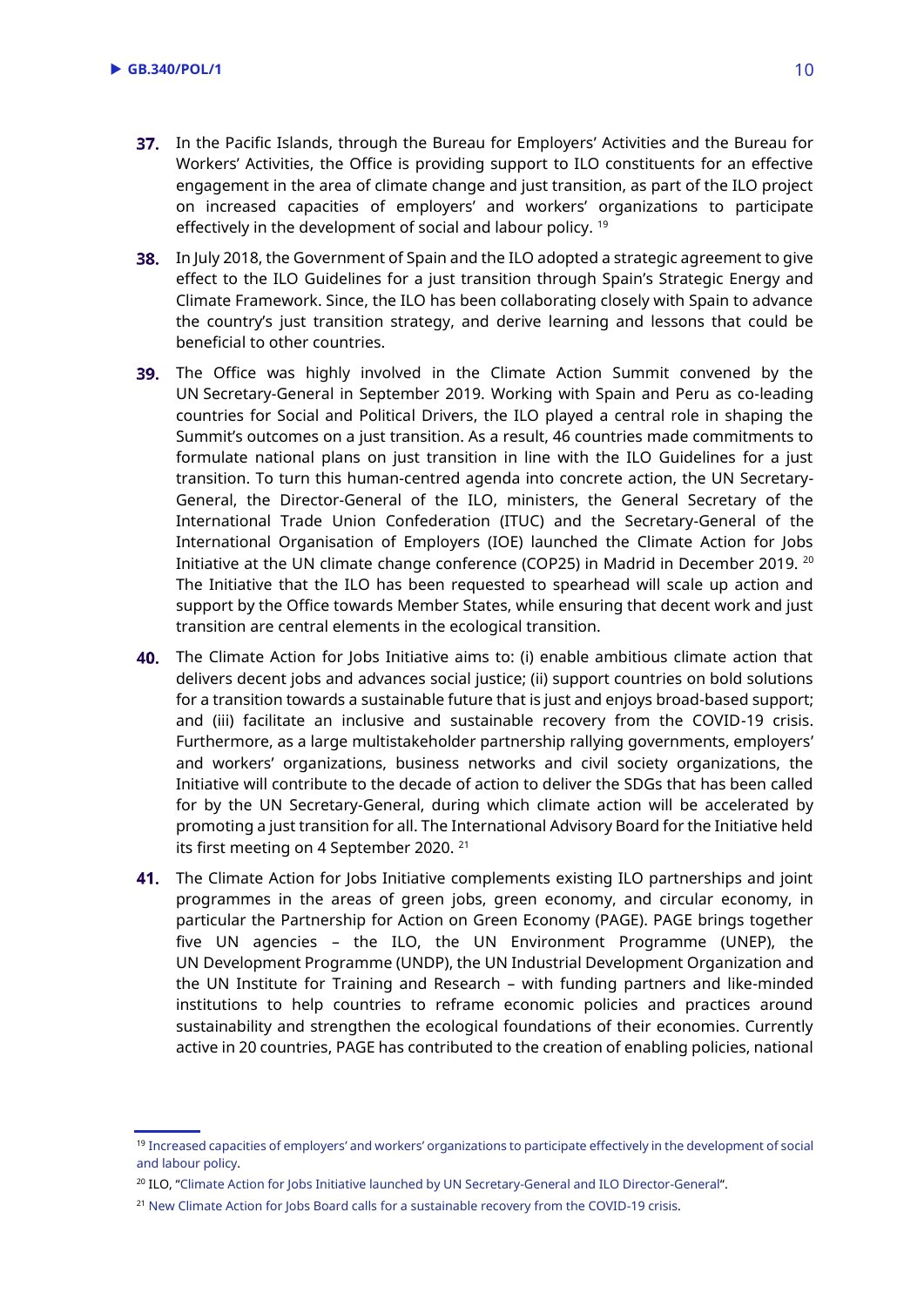plans, employment strategies, fiscal reforms and investment mechanisms for achieving the SDGs and the climate target of 1.5°C.

42. The Office has stepped up efforts to mobilize climate-related financing for development cooperation projects. In addition to pursuing efforts for the ILO to be accredited as an implementing entity of projects under the Green Climate Fund, the Office works with entities already accredited to the Fund, such as regional development banks, UN agencies and national entities to develop projects on climate change and decent work.

# **Supporting initiatives by ILO constituents**

- 43. Across the world, ILO constituents are engaging in policy debates and the shaping of policies and strategies to advance social justice and promote decent work in the context of climate change. The Office provided substantive contributions, technical advice, and organizational support to constituents.
- 44. In October 2019, ILO constituents convened a tripartite regional forum in Santiago on the theme "A just transition, green jobs and climate action: Exchange of experiences for Latin America and the Caribbean", organized by the Government of Chile, the ILO and the UN Economic Commission for Latin America and the Caribbean. Representatives of governments, employers' organizations, workers' organizations and international and academic organizations from 15 countries participated, with the objective of identifying the necessary measures to promote a just transition and the creation of green jobs in the region. The conclusions of the forum point to the urgency to address climate change with a decent work agenda. Participants encouraged viewing the nationally determined contributions on climate change as a useful framework for promoting a just transition, noting the need to strengthen implementation mechanisms at the national level.
- **45.** In Africa, the Abidjan Declaration adopted by the 14th African Regional Meeting, held in Abidjan on 3–6 December 2019, identifies the promotion of growth towards a green economy and a just transition as a key vehicle to advance inclusive and sustainable economic development and growth, as well as full and productive, freely chosen employment and decent work for all. <sup>22</sup> In addition, in southern Africa, representatives of ministries of labour and environment, municipalities, organized business and labour, as well as civil society and grassroots and community organizations from Botswana, Eswatini, Lesotho and South Africa, convened a one-week meeting in Johannesburg on 7–11 October on the theme "Promoting a just transition to low-carbon and climateresilient economies in Southern Africa". Participants considered pathways for transitions to a sustainable, climate-resilient and just future.
- 46. On 13 November 2018, the ten Member States of the Association of Southeast Asian Nations (ASEAN) adopted the *ASEAN Declaration on Promoting Green Jobs for Equity and Inclusive Growth of the ASEAN Community*, <sup>23</sup> in a process that the ILO has been supporting. The ASEAN Declaration shows that countries at all stages of development are taking action and requesting substantive ILO assistance to advance their ambitions to combat climate change. In June 2019, in the context of the ILO Centenary Session of the Conference, ASEAN ministers of labour issued a joint statement to underline the

<sup>22</sup> ILO, *[Abidjan Declaration: Advancing Social Justice](https://www.ilo.org/wcmsp5/groups/public/---ed_norm/---relconf/documents/meetingdocument/wcms_731646.pdf) – Shaping the Future of Work in Africa*, 2019.

<sup>&</sup>lt;sup>23</sup> [ASEAN Declaration on Promoting Green Jobs for Equity and Inclusive Growth of the ASEAN Community](https://asean.org/storage/2018/11/Final-Draft-Kuala-Lumpur-Declaration-on-Promoting-Green-Jobs_FIN.pdf), 2018.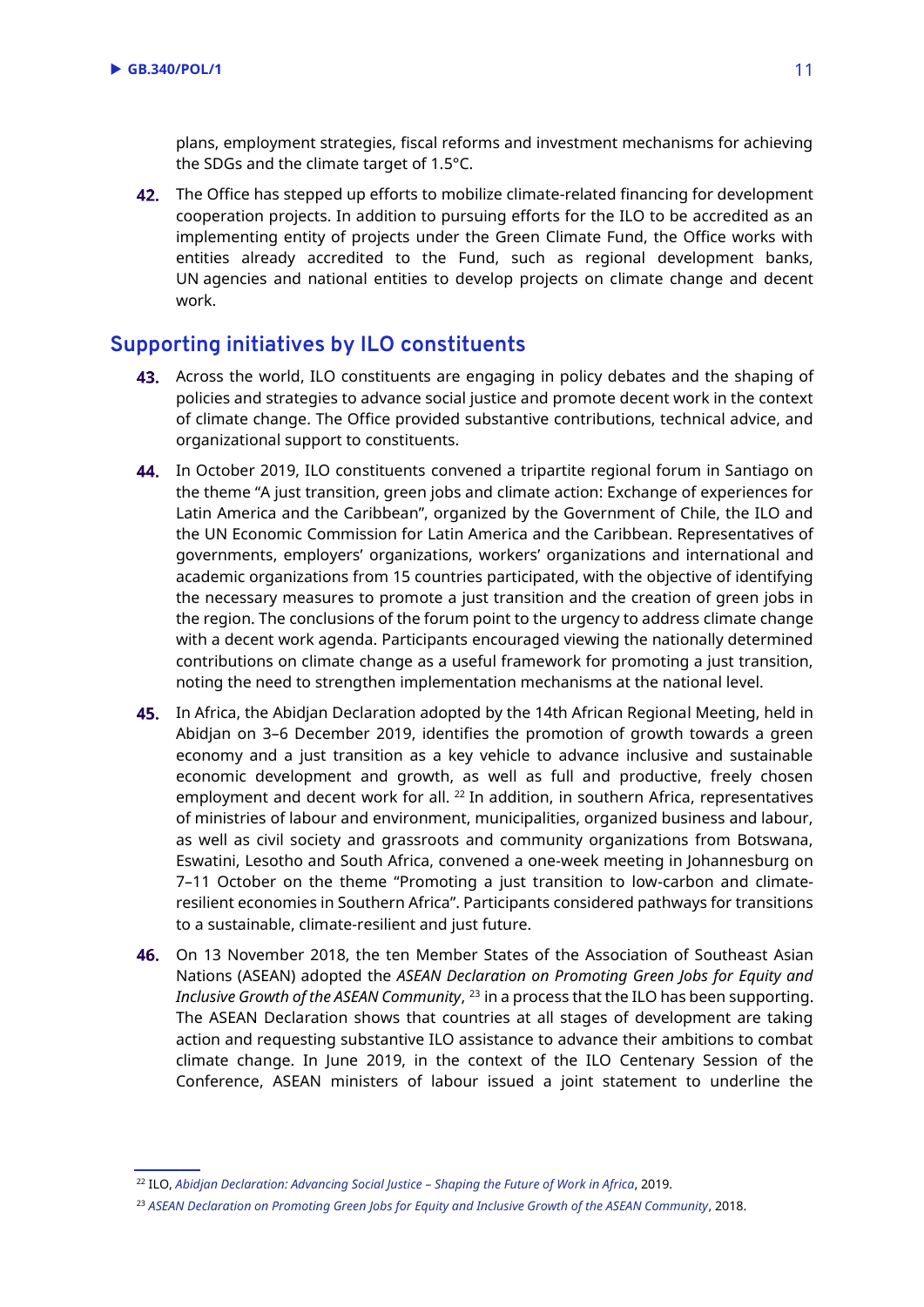importance of ensuring decent, sustainable and inclusive work, as well as safe and healthy work environments, in the transition towards green economies. <sup>24</sup>

47. In December 2019, the European Commission unveiled the European Green Deal, <sup>25</sup> which aims to make Europe the world's first climate-neutral continent by 2050. It has been presented as a new growth strategy that aims to transform the EU into a fair and prosperous society by 2050, with a modern, resource-efficient and competitive economy in which there are no net emissions of greenhouse gases and economic growth is decoupled from resource use. Importantly, it sets a path for a transition that is just and socially fair, leaving no individual or region behind. The ILO has engaged in several policy dialogues with the European Parliament and the European Commission to exchange views on ways to advance decent work and just transition in the ecological transition.  $^{26}$ 

#### **Capacity-building of ILO officials and constituents**

- **48.** Many countries face challenges in assessing the employment impacts of climate change policies in their national contexts. To address this gap, the ILO, in collaboration with the University of Pretoria, the UN climate change secretariat, the World Bank, the European Bank for Reconstruction and Development, the African Development Bank, the UNDP, and the German Development Agency, established a training hub on the measurement and modelling of the impacts of climate change on employment.  $27$  The first session of the training hub took place in September 2019 and included representatives of governments, social partners and researchers from six African countries (Ghana, Mauritius, Rwanda, Senegal, South Africa and Zimbabwe). Hosted by the University of Pretoria, the training hub aims to provide institutional capacity development on the use of models and other quantitative assessment tools to measure the social and employment-related impacts of climate change and sustainable development policies, using methodologies developed by the ILO. <sup>28</sup>
- 49. In the eastern Caribbean, among the major lessons learned from the 2017 natural disasters, is that the ILO constituents did not have the necessary tools to execute or actively participate in post disaster needs assessments with an approach to mainstream decent work in the national recovery process. Consequently, the opportunity to implement an employment and livelihood-centred recovery response in the aftermath of the widespread devastation caused by hurricanes Harvey, Irma and Maria was largely missed. The ILO interventions after the crisis also confirmed that there is an urgent need to support capacity strengthening and institutional reform if resilience and employment goals are to be fully realized. Therefore, in December 2019 a tripartite workshop was held around the topic of building resilience through public employment programmes with delegations from Dominica, Guyana, St. Lucia and Trinidad and Tobago. <sup>29</sup>

<sup>24</sup> *ASEAN Labour Ministers' [Joint Statement on Green Initiative to the 108th International Labour Conference](https://asean.org/storage/2019/06/Final-Adopted-ASEAN-Labour-Ministers-Joint-Statement-on-Green-Initiative....pdf)*, 2019.

<sup>25</sup> European Commission, *[The European Green Deal](https://ec.europa.eu/info/sites/info/files/european-green-deal-communication_en.pdf)*, COM(2019) 640 final.

<sup>&</sup>lt;sup>26</sup> [A just transition to a sustainable future: Next steps for Europe,](https://www.ilo.org/brussels/meetings-and-events/WCMS_617307/lang--en/index.htm) Roundtable discussion with the European Parliament, February 2018; *[A Just Transition to a Sustainable Future: Next Steps for Europe](https://www.ilo.org/wcmsp5/groups/public/---europe/---ro-geneva/---ilo-brussels/documents/publication/wcms_614024.pdf)*, ILO Policy brief, November 2017.

<sup>&</sup>lt;sup>27</sup> ILO, "[The Green Jobs Assessments Institutions Network \(GAIN\) Establishes its First Training Hub in Africa](https://www.ilo.org/global/topics/green-jobs/news/WCMS_721194/lang--en/index.htm)", September 2019.

<sup>28</sup> ILO, *[GAIN Training Guidebook: How to Measure and Model Social and Employment Outcomes of Climate and Sustainable](https://www.ilo.org/wcmsp5/groups/public/---ed_emp/documents/publication/wcms_613934.pdf)  [Development Policies](https://www.ilo.org/wcmsp5/groups/public/---ed_emp/documents/publication/wcms_613934.pdf)*, 2017.

<sup>29</sup> ILO training – [Building resilience through public employment programmes \(PEP\),](https://www.ilo.org/caribbean/events-and-meetings/WCMS_724973/lang--en/index.htm) 16–20 December 2019.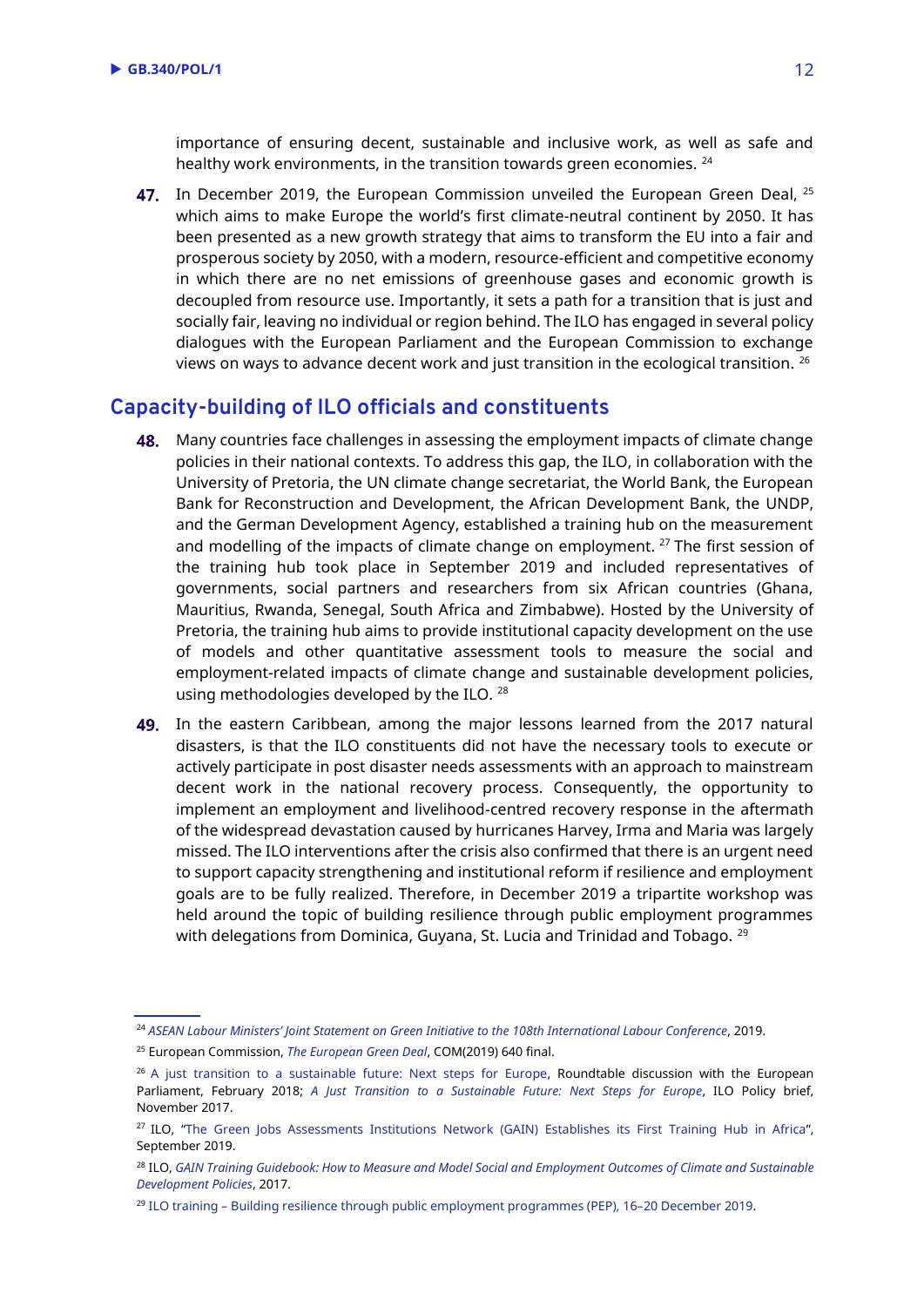# **Engagement in global climate change processes and strategic partnerships**

- **50.** As a UN observer organization under the UNFCCC, the ILO actively participates in relevant UN climate processes. ILO officials have contributed substantively to negotiations, including through formal submissions promoting the integration of decent work and just transition, the gender dimensions of climate responses and the rights of indigenous and tribal peoples. In addition, ILO officials participated in negotiations concerning national adaptation plans; the Warsaw International Mechanism for Loss and Damage associated with Climate Change Impacts – in particular supporting the development of the Task Force on Displacement – and recommendations referencing the importance of ILO standards, adopted by the UN climate change conference (COP24) in December 2018 and being implemented as part of the Task Force's five-year plan. The Office is deepening its collaboration with the Secretariat of the UN Convention to Combat Desertification through a memorandum of understanding signed in 2019.
- 51. During COP24, held in Katowice, Poland, the Office worked with the COP24 presidency to promote the integration of decent work and just transition considerations as climate negotiators considered the Rules Book for the implementation of the Paris Agreement on climate change. In this context, Poland, as the COP24 presidency, put forward the *Solidarity and Just Transition Silesia Declaration*, which takes note of the importance of the ILO Guidelines for a just transition. <sup>30</sup>
- 52. Most recently, the ILO played an active role at the COP25 in Madrid, in December 2019, under the presidency of Chile. ILO officials contributed to the negotiations, with a focus on decent work and just transition dimensions, and also hosted a series of high-level and side events, with the participation of speakers from governments, the IOE and the ITUC, including the launch event for the Climate Action for Jobs Initiative. <sup>31</sup>
- 53. Within the UN system, the ILO has pursued its partnership with the UN climate change secretariat to promote awareness-raising among climate change negotiators of ways and means to integrate labour and social dimensions in climate responses. Under a mandate given by the UN System Chief Executives Board for Coordination, the ILO played an active role in the formulation of a joint appeal of UN agencies addressed to Member States, which prominently featured decent work, a just transition for all and social protection systems as essential dimensions of climate responses.  $32$  In addition, the ILO contributed to the [Voluntary guidelines for the design and effective](https://www.cbd.int/doc/decisions/cop-14/cop-14-dec-05-en.pdf)  [implementation of ecosystem-based approaches to climate change adaptation and](https://www.cbd.int/doc/decisions/cop-14/cop-14-dec-05-en.pdf)  [disaster risk reduction,](https://www.cbd.int/doc/decisions/cop-14/cop-14-dec-05-en.pdf) which was adopted at the Conference of the Parties to the UN Convention on Biological Diversity in November 2018.

#### **Working towards carbon neutrality**

54. In 2007, the UN Chief Executives Board for Coordination established the UN Climate-Neutral Strategy and committed the UN system to reaching climate neutrality by 2020 through a combination of emission reduction initiatives and purchase of offsets of any unavoidable emissions by using UN-recognized carbon credits. In 2018, the

<sup>30</sup> COP24, *[Solidarity and Just Transition Silesia Declaration](https://cop24.gov.pl/fileadmin/user_upload/Solidarity_and_Just_Transition_Silesia_Declaration_2_.pdf)*, 2018.

<sup>&</sup>lt;sup>31</sup> ILO, "[The ILO and the United Nations Climate Change Conference \(COP25\)](https://www.ilo.org/global/topics/green-jobs/areas-of-work/climate-change/WCMS_731165/lang--en/index.htm)".

<sup>&</sup>lt;sup>32</sup> United Nations Secretary-General, "[Note to Correspondents: Joint Appeal from the UN System to the Secretary-](https://www.un.org/sg/en/content/sg/note-correspondents/2019-05-09/note-correspondents-joint-appeal-the-un-system-the-secretary-general%E2%80%99s-climate-action-summit)General'[s Climate Action Summit](https://www.un.org/sg/en/content/sg/note-correspondents/2019-05-09/note-correspondents-joint-appeal-the-un-system-the-secretary-general%E2%80%99s-climate-action-summit)", 9 May 2019.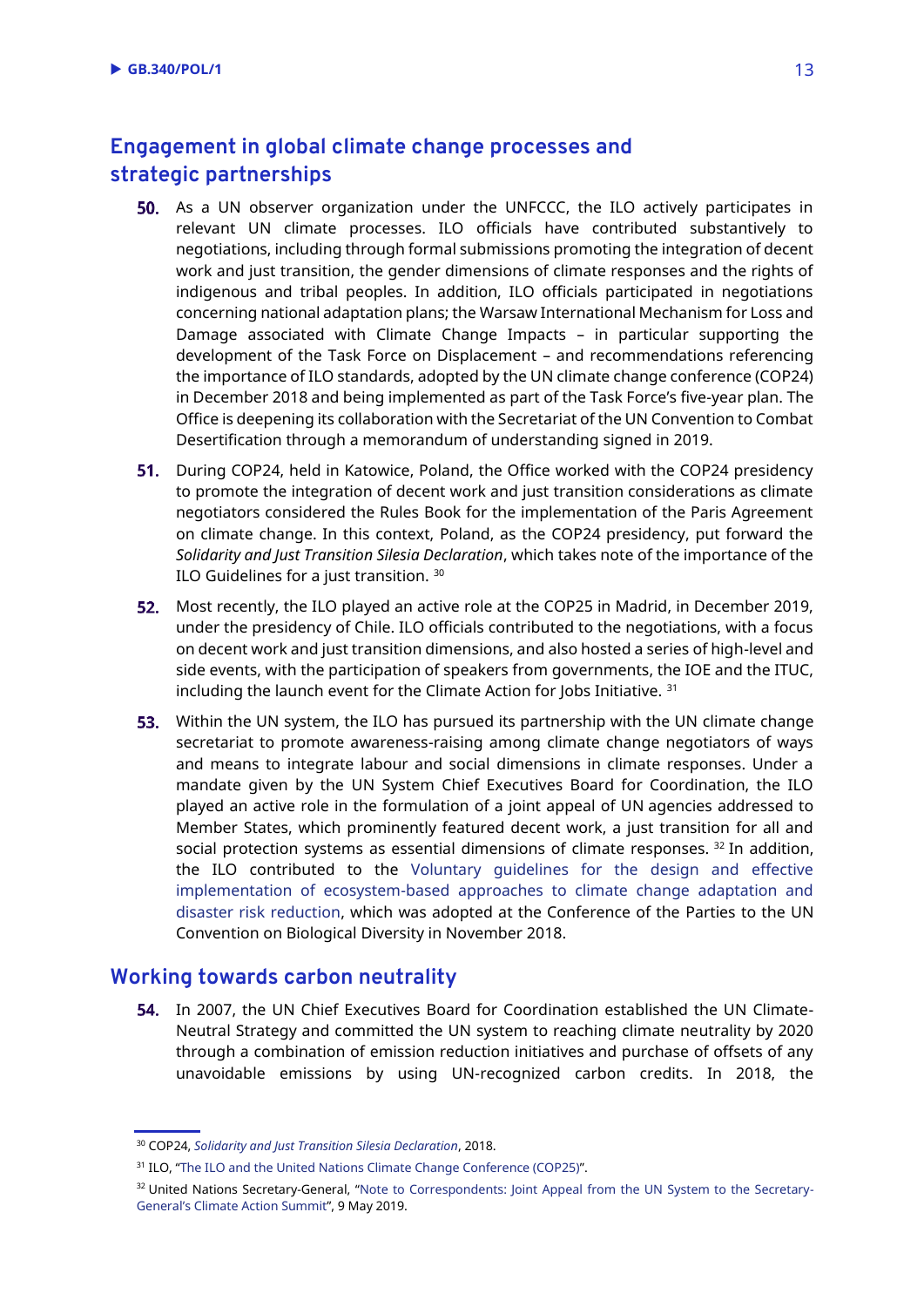UN Secretary-General expressed his commitment for the UN system to achieve climate neutrality by 2020.

- 55. Since 2008, the ILO has annually reported the greenhouse gas emissions of its headquarters and field offices, in collaboration with the UNEP, which compiles and publishes UN system emissions in its annual *Greening the Blue Report*. In 2018, the ILO's global emissions, covering emissions from official travel and facilities, totalled 14,178.29 tonnes of  $CO<sub>2</sub>$  equivalent, a 12 per cent reduction over 2015 emissions. In terms of emissions by source, air travel alone accounts for 60 per cent of ILO global emissions, facilities 29 per cent and other travel 11 per cent.
- **56.** The Office has implemented a number of measures to reduce its carbon footprint, including energy-efficiency improvements in the ILO headquarters building in the context of its renovation; the incorporation of environmental sustainability criteria into the renovation building plans of ILO-owned premises; and the implementation of energy-efficiency measures in external offices. In 2016, the Office reached a significant milestone by introducing the ILO Environmental Sustainability Policy and establishing the Environmental Sustainability Committee. In the current biennium, the Office will implement additional measures to reduce the ILO's carbon footprint and has set the targets of reducing emissions of ILO-wide air travel by 5 per cent and that of headquarters facilities by 5 per cent.
- 57. Despite past, current and future efforts to reduce the carbon footprint, unavoidable emissions from ILO facilities and operations will continue. In order for the ILO to reach the goal of climate neutrality by 2020 in line with the UN Climate-Neutral Strategy, the Office is recommending the purchase of carbon credits to offset its emissions. In 2019, an estimated 95 per cent of the UN system's reported carbon footprint was offset  $33$  by entities such as the UN Secretariat, UNDP, UNEP and the World Bank Group. A common channel that several UN entities have adopted to offset their remaining emissions is by purchasing Adaptation Fund Certified Emission Reduction credits through the UNFCCC. Because the Adaptation Fund finances adaptation projects in developing countries that are particularly vulnerable to the adverse effects of climate change, it has a solid social dimension that is aligned with the ILO's values and UN commitments. At current carbon credit prices, the cost of offsetting the ILO's carbon footprint in 2020 would be less than US\$20,000. It is proposed that the Governing Body consider providing a mandate to the Office to offset future carbon emissions as a way to achieve carbon neutrality.

# **Draft decision**

- **The Governing Body took note of the information and update provided by the Office in document GB.340/POL/1 and requested the Director-General to:**
	- **(a) promote further discussion, knowledge and understanding of the implications of climate change for the world of work;**
	- **(b) advance the application of the ILO Guidelines for a just transition towards environmentally sustainable economies and societies for all, with a focus on assisting governments, workers' organizations and employers' organizations in the development of policies through social dialogue to implement their**

<sup>33</sup> UNEP, *[Greening the Blue Report 2019](https://www.unenvironment.org/resources/report/greening-blue-report-2019)*.